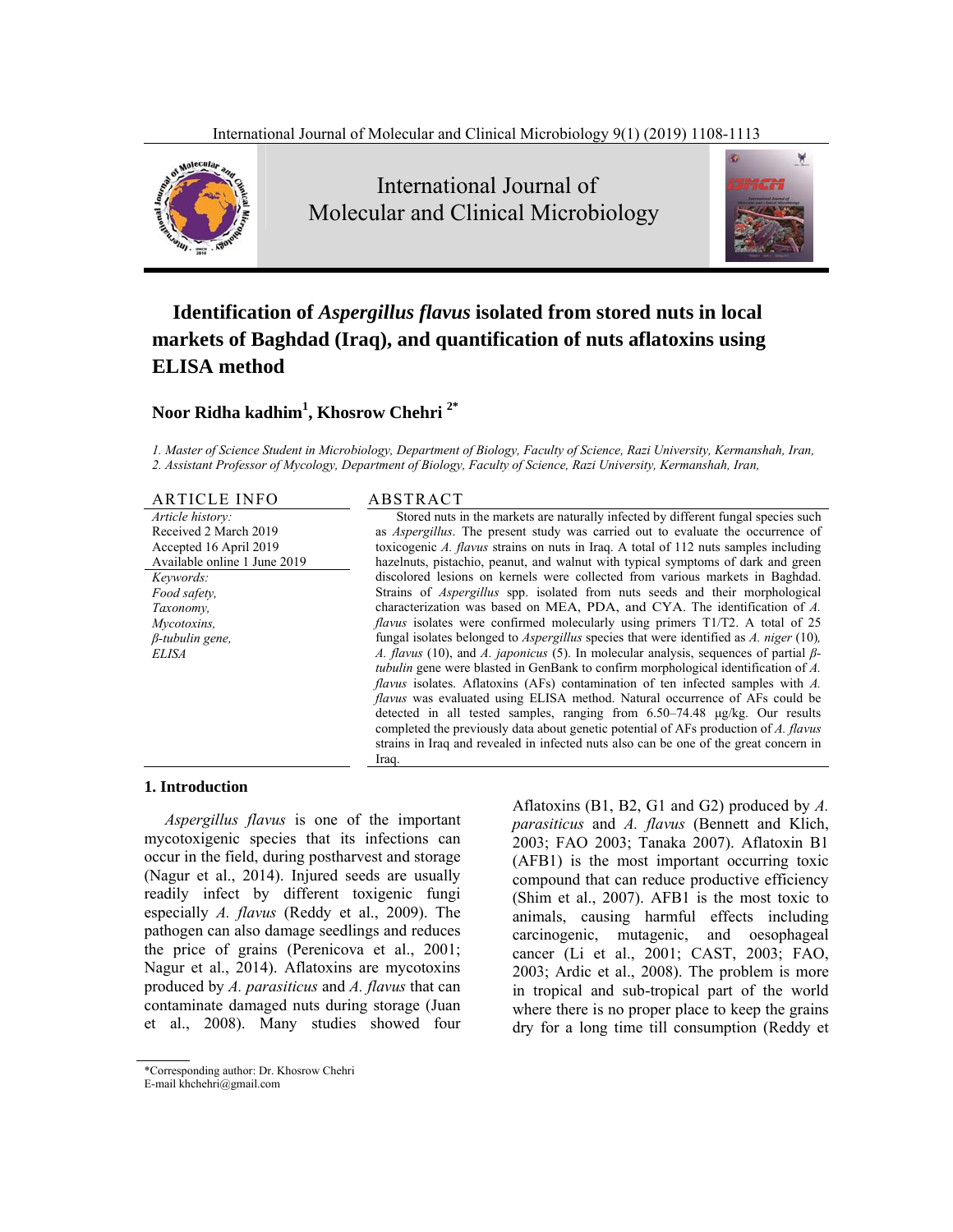al., 2009). In different countries, to control the health of animals and humans, aflatoxins effect on humans and animal health regularly evaluated. The European Union has a maximum allowed level of 20 ng/g for aflatoxins total (AFT) in animal feed. However, in Iraq as the sub-tropical country, maximum level of AFT is not investigated. So, the accurate information about maximum level of AFs in Iraqian nuts is necessary to prevent their effects. Several studies have demonstrated that AFs are frequently present in different nuts including Iran and Turkish as the most important neighbour countries of Iraq (Rasti et al., 2000; Rahimi *et al*., 2007; Ozgur et al., 2016; Gholami–Shabani et al., 2017). However Rifaie and Al-Maqtoofi (2016) studied the aflatoxins contamination of nuts in Basrah province, Iraq and reported *A. flavus* as the most important mycotoxinogenic fungi in nuts. But unfortunately, until today, not enough attempts have been made to identify members of the *Aspergillus* spp. associated with nuts in Iraq. In general, these studies were conducted to gain more information on the diversity of *Aspergillus* species in nuts, morphological and molecular characteristics of the isolated species, and their potential in producing mycotoxins. Therefor this study was aimed to (1) isolate and identify *Aspergillus flavus*, and (2) determine natural occurrence of AFs in stored nuts in local markets of Iraq.

### **2. Materials and Methods**

#### *2.1. Isolation and identification of Aspergillus flavus*

One-hundred and twelve nut samples with infected kernels by fungi were collected from commercial markets in Baghdad, Iraq in summer 2016. Parts of the kernels tissues with typical symptoms of dark and green discolored lesions on kernels were placed on potato dextrose agar (PDA) containing rose bengal at a concentration of 50 ppm (Doster and Michailides 1994; 1995). All plates were incubated at 28◦C temperature for seven days. All the fungi isolated from kernels were purified through single spore technique. Water agar (WA), malt extract agar (MEA), potato dextrose agar (PDA), and Czapek's yeast agar (CYA) were used for identification of *Aspergillus* spp. For identification of *Aspergillus* species,

morphological characters including the conidiophores and conidial heads characteristics and colonies pigmentations were recorded (Klich, 2006).

### *2.2. DNA extraction*

PDA medium was used to grow *A. flavus* isolates to produce mycelium for DNA extraction. All of the *A. flavus* isolates were grown on PDA with sterile dialysis membranes (Lui et al., 2000). All Petri dishes were incubated until all membrane surface covered with *Aspergillus* colony. Frozen mycelial mats were grounded with a mortar and pestle to fine powder in liquid nitrogen.

DNA was extracted using the DNeasy® Plant Mini Kit (Qiagen, Germany) according to the manufacturers' protocol. The presence of DNA was determined by 0.8% agarose gel. A constant voltage of 90 and 400 mA was applied across the gel for 90 min and visualized under UV light by ethidium bromide (EtBr) staining (Chehri and Hasani, 2017; Chehri and Satter, 2018).

## *2.3. PCR amplification*

DNA samples were subjected to PCR amplification. The partial *β*-*tubulin* gene was amplified using primers T1 (5'-AAC ATG CGT GAG ATT GTA AGT-3') and T2 (5'-TAG TGA CCC TTG GCC CAG TTG-3') (O'Donnell and Cigelnik, 1997). DNA amplification was performed with an initial denaturation of 1 min at 94°C followed by 39 cycles of 30 sec. at 94°C, 30 sec. at 58°C and 1 min at 72°C, and a final extension of 5 min at  $72^{\circ}$ C (1).

### *2.4. DNA sequencing*

*The* sequences of partial *β-tubulin* gene was amplified and purified using Quiagen columns according to the manufacturer's instructions. The purified DNA samples were kept at -20°C until sequencing. The purified DNA samples were kept at -20°C until sequencing. The purified PCR products were sent to a service provider. Bio Edit was used in order to edit the sequence files (Tamura et al. 2007). In order to assess the relationships between the major taxa, ambiguous parts of the *β-tubulin* gene were removed from further analysis. To identify all isolates of *A. flavus*. The *β-tubulin* sequences were compared with other available *A. flavus* sequences in GenBank using Basic Local Alignment Search Tools (BLAST).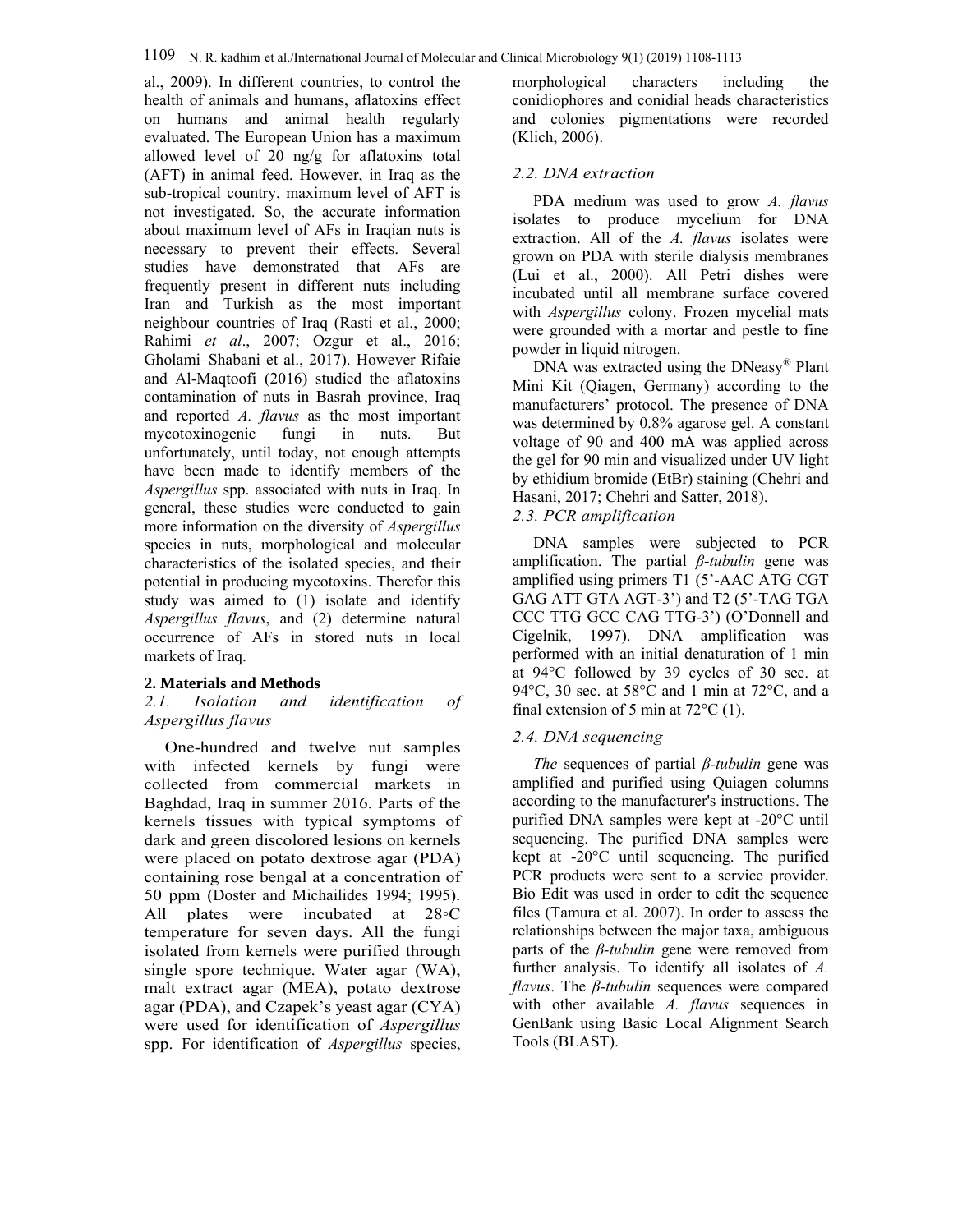#### *2.5. Enzyme-linked immunosorbent assay (ELISA) analysis*

According to the protocol of the manufacturer, aflatoxins content in the samples was analyzed using the Quantitative Aflatoxins Test Kit (Neogen Technical Services, USA) (Chehri and Hasani, 2017).

#### **3. RESULTS**

#### *3.1. Isolation and identification of Aspergillus species*

A total of 112 nuts samples including hazelnuts, pistachio nuts, peanuts, and walnuts with typical symptoms of dark and green discoloration on kernels were collected from various markets in Baghdad of Iraq, 2016 (Doster and Michailides, 1994; 1995). All samples were transferred to laboratory of mycology in Department of Biology, Faculty of Sciences, Razi University. A total of 25 *Aspergillus* isolates comprising 11 isolates from pistachio, six isolates from hazelnuts, four isolates from walnut, and four isolates from peanut were isolated from moldy kernels collected from different markets in Baghdad.

Three species of *Aspergillus* including *A. flavus, A. niger*, and *A. japonicus* were identified using morphological features. From these, *A. flavus* (10) and *A. niger* (10) were the most frequent species (Table 1).

Most of the isolates showed dark black powdery and dark brown aerial mycelium in *A. niger* and *A. japonicus* members, respectively. Colonies colours of *A. flavus* were deep green to olive green in colour.

Colonies always floccose centrally while on CYA, fluffy, wrinkles colonies were formed. Reverse uncoloured to yellow and exudates were rarely present. *A. flavus* produced dark brown to black shiny sclerotia in oval shape, deep green colour of conidial heads. Conidia were globose to elongate in shape with rough surfaces. Some isolates were biseriate on CYA and almost all isolates were uniseriate on MEA.

#### *3.2. PCR amplification and data analysis of βtubulin gene*

A single band approximately 640-bp was successfully amplified from all the 10 isolates using T1 and T2 primers (Figure 1). All the sequences from 10 isolates were aligned and blasted in Gen Bank (NCBI). Percentage of sequence similarity of *A. flavus* blasted in gene bank confirmed the morphological identification.

#### *3.3. Enzyme-linked immune sorbent assay (ELISA) analysis*

Our results showed that ten infected samples with *A. flavus* were found positive for AFs contamination ranging from 6.50– 74.48 μg/kg (Figure 2). Results in this research showed, 30% (3 out of 10) of all samples infected to *A. flavus* had contamination levels higher than the maximum level of AFs Quantitative Test kit (range of quantitation 5-50 μg/kg) and 70% (7 out of 10) of analyzed samples had contamination levels lower than the minimum level of AFs Quantitative Test kit (Figure 2).

| Host             | A. flavus | A. niger | A. japonicus |
|------------------|-----------|----------|--------------|
| Pistachio        |           | 4        |              |
| <b>Hazelnuts</b> | 2         | 2        |              |
| Walnut           |           | 3        |              |
| peanut           | 2         |          |              |
| <b>Total</b>     | 10        | 10       |              |

**Table 1**. Frequency of Aspergillus species isolated from stored nuts in local markets of Baghdad, Iraq.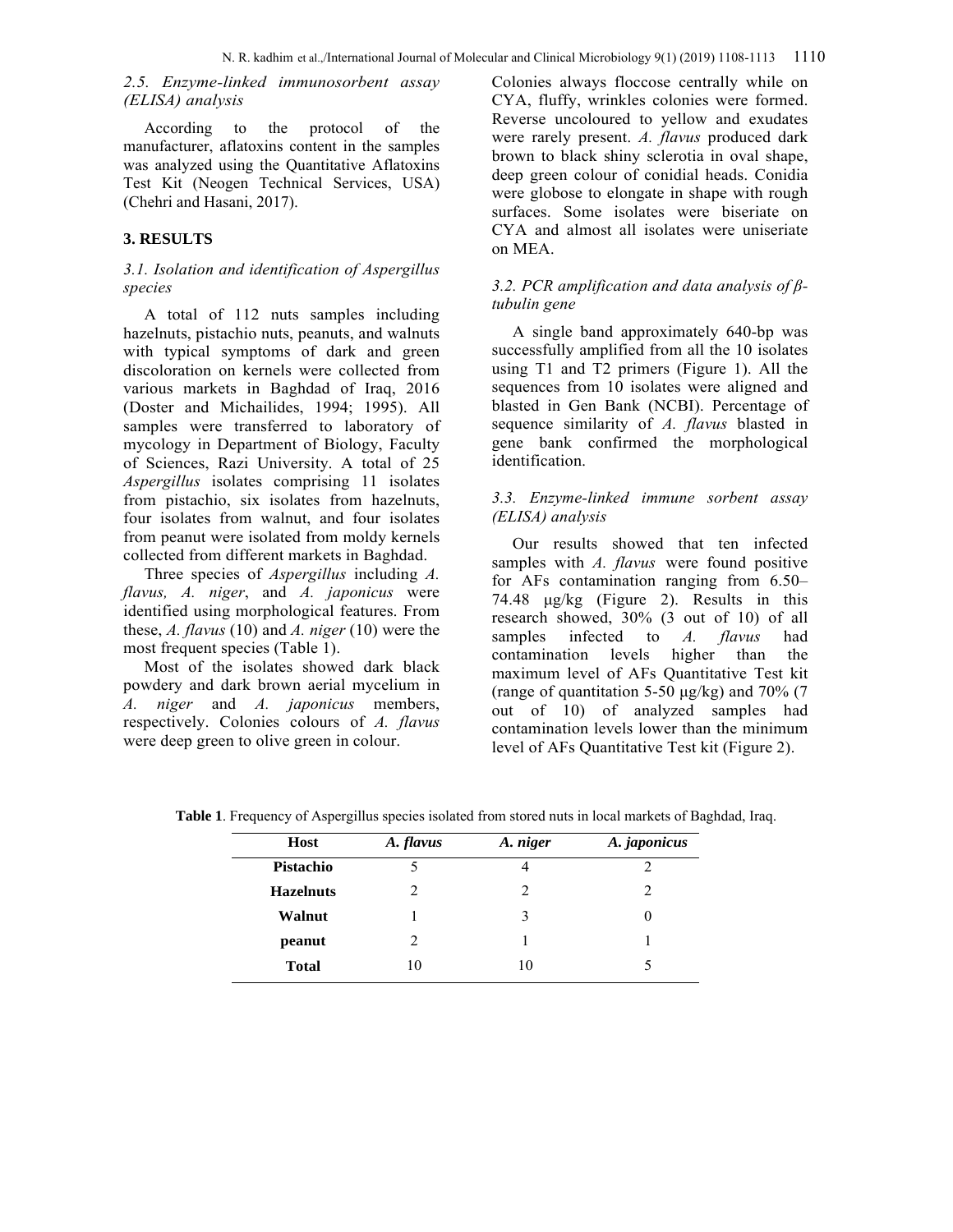

**Fig 1.** PCR amplification products of the *β-tubulin* gene from 10 isolates belonged to *A spergillus flavus* associated with nuts in Iraq (Ladder= DNA size marker of marker of one kb).



**Fig 2.**Concentrations of aflatoxins recovered from nuts in Iraq by AFs Quantitative Test kit (range of quantitation 5-50 μg/kg).

#### **4. Discussion**

Previous studies showed *Aspergillus* spp., *Penicillium* spp., and *Fusarium* spp. were the most important toxigenic fungi isolated from stored crops especially nuts kernel (Reddy et al., 2009; Zorzete et al., 2011). The existing of *Penicillium* spp., and *Fusarium* spp. in dried figs and nuts kernels in Iraqian markets were reported by Saadullah and Abdullah (2015), and Chehri and Sattar (2018), respectively. Our results based on morphological and molecular studies showed the *A. flavus,* also was one of the most prevalent *Aspergillus* spp. associated with moldy kernels in different markets in Baghdad, Iraq. Our results are in harmony with reported by Abdullah et al. (2009) and Hussein and Saadullah (2018) that revealed great incidence of *A. niger* and *A. flavus* in medicinal plant and cereals, respectively, in Iraq.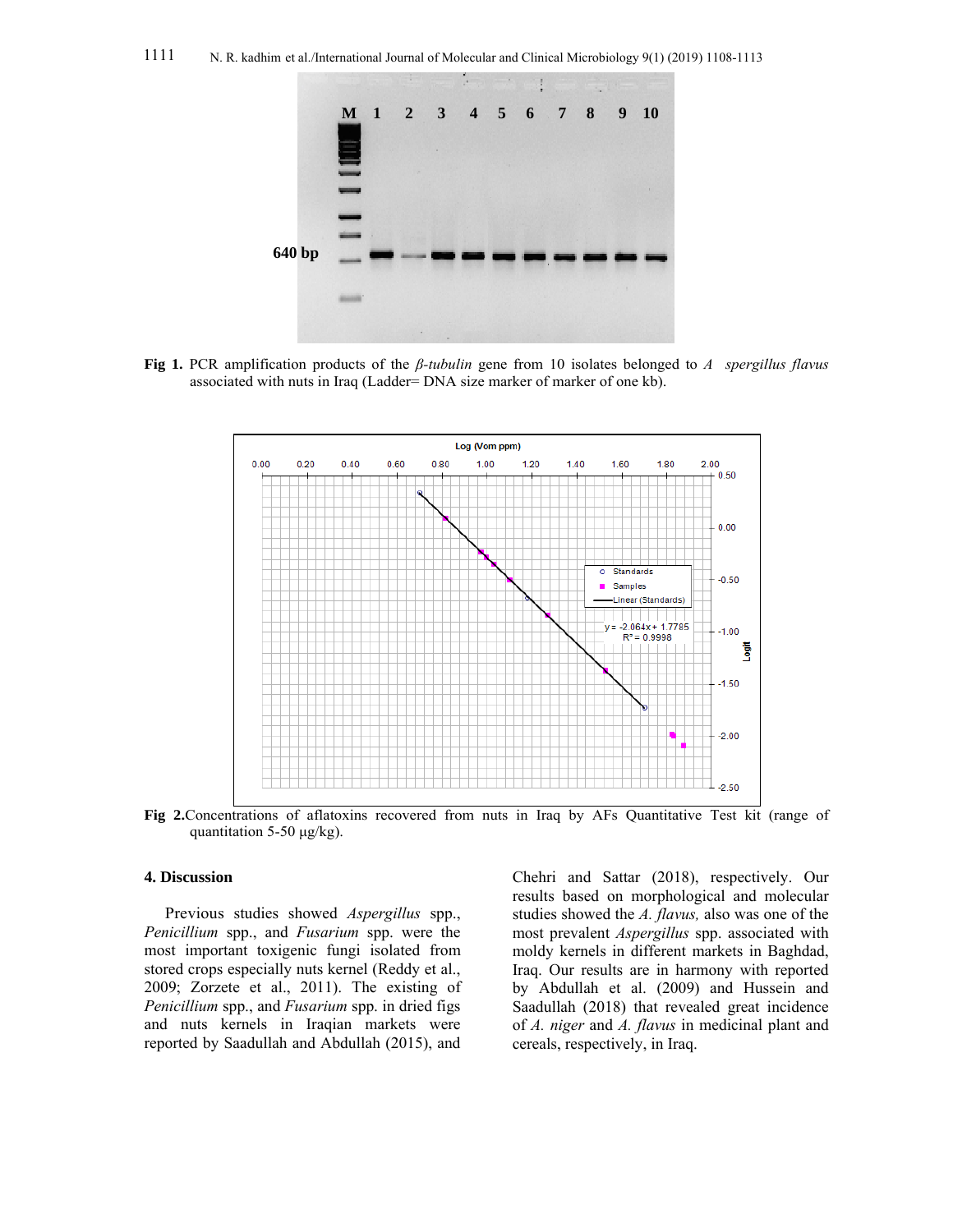Use of molecular marker using molecular analysis by the partial *β*-*tubulin* gene sequencing in this study separates all *A. flavus* isolates and confirmed morphological studies. All *A. flavus* isolates produced amplicon size of about 640 bp for T1 and T2 primer pair. Our results were in agreement with the finding reported by Sheila et al. (2018) and Radwan et al. (2014) who tested the same primers to distinguish of *A. flavus* from other *Aspergillus* spp.

Natural occurrence of AFs could be detected in all infected samples with *A. flavus*. Results in this research showed, 30% of all samples infected to *A. flavus* had contamination levels higher than the maximum level of AFs Quantitative Test kit (range of quantitation 5-50 μg/kg) that were in agreement with the finding reported by Sheila et al. (2018), Nagur et al. (2014), and Rahimi et al*.* (2007). The presence of AFs in different nuts in Iraq can cause serious toxicity and illness in human and animals. These results showed that AFs might be the most lifethreatening chemotype in nuts in Iraq, which is in agreement with previous studies in Iraq (Rifaie and Al-Maqtoofi, 2016). The results obtained in this study completed the previously data about genetic potential of AFs production of *A. flavus* strains in Iraq and revealed infected nuts also can be one of the great concern in Iraq. Our studies, also revealed the high frequency of AFs contamination in nuts in Iraq which can be used as a guide for better management strategies towards reduction of mycotoxin contamination.

#### **Acknowledgements**

Noor Ridha acknowledges the Razi University for providing necessary facilities to carry out this research.

#### **Conflicts of interest**

There are no conflicts of interest.

#### **Refereces**

- Abdullah, S.K., Miryani, M.S., Al-Saadoon. A.H. (2009). Mycobiota and incidence of aflatoxigenic Aspergillus section Flavi in three medicinal plants in Iraq. Journal Duhok University. 12: 262-267.
- Abdullah, S.K., Saadullah, A.A.M. (2015). Contamination of dried figs with fungi and aflatoxigenic potential of some

isolates of Aspergillus section Flavi. Journal of Biology, Agriculture and Healthcare. 5(2): 76-81.

- Al-Rifaie, A.A., Al-Maqtoofi, M.Y. (2018). Immunodetection and risk assessment for Aspergillus contamination in nuts using a highly specific monoclonal antibody. Biomedical Research. 29 (21): 3807-3814
- Ardic, M., Karakaya, Y., Atasever, M., Durmaz, H. (2008). Determination of aflatoxin B (1) levels in deep red ground pepper (isot) using immunoaffinity column combined with ELISA. Food and Chemical Toxicology. 46: 1596-1599.
- Bennett, J.W., Klich, M. (2003). Mycotoxins. Clinical Microbiology Reviews. 16:497- 516.
- Chehri, Kh., Hasani, S.M. (2017). Identification of Aspergillus flavus and aflatoxins contamination in inflorescences of wild grasses in Iran. Journal of Crop Protection. 6(1):35-44.
- Chehri, Kh., Sattar, H.A. (2018). Detection of fumonisin chemotype produced by Fusarium proliferatum isolated from nuts in Iraq using specific PCR assays. Biological Journal of Microorganism. 24:21-27.
- Council for Agricultural Science and Technology (CAST). 2003. Mycotoxins: Risks in Plant, Animal, and Human Systems. Ames IA 2003. Task Force Report. 139.
- Doster, M.A., Michailides, T.J. (1994). Relationship between shell discoloration of pistachio nuts and incidence of fungal decay and insect infestation. Plant Disease. 83:259-264.
- Doster, M.A., Michailides, T.J. (1995). The development of early split pistachio nuts and their contami-nation by moulds, aflatoxins and insects. Acta Horticulture. 419: 359-364
- Food and Agriculture Organization (FAO). Food and Agriculture Organization of the United Nations. Worldwide regulations for mycotoxins in food and feed in 2003. FAO Food and Nutrition Paper. 2004; 81.
- Gholami–Shabani, M., Shams–Ghahfarokhi, M., Razzaghi–Abyaneh, M. (2017). Aflatoxins and aflatoxigenic fungi in